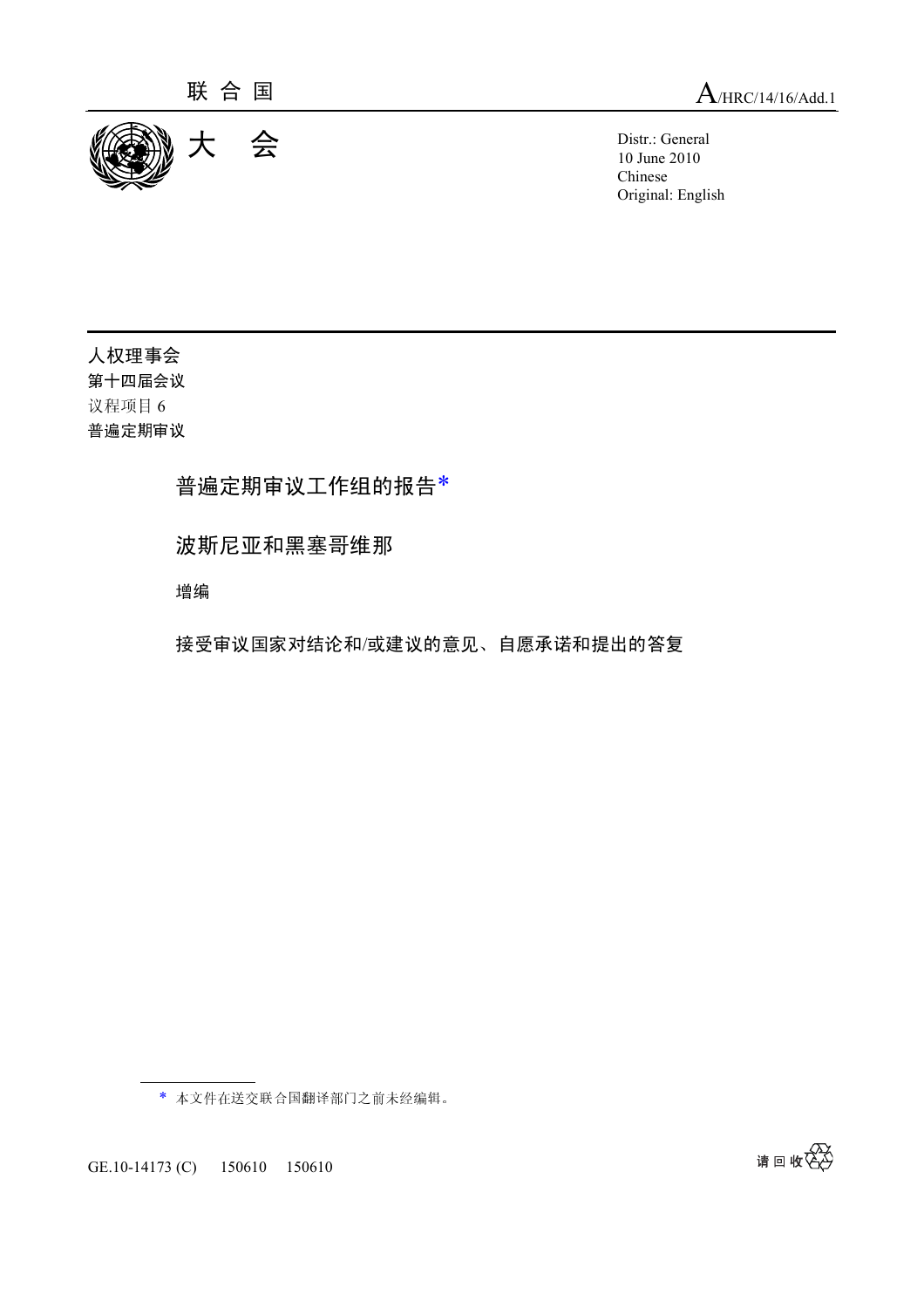# 波斯尼亚和黑塞哥维那对普遍定期审议工作组 2010 年 2 月 19 日报告所载建议的答复如下(A/HRC/14/16)

### 建议

### A. 残疾人

- 1. <sup>第</sup> <sup>1</sup>、第 <sup>2</sup>、第 <sup>4</sup> 和第 <sup>5</sup> 项建议没有被接受
	- 波斯尼亚和黑塞哥维那于 2009 年 7 月 29 日签署了《残疾人权利公 约》和《任择议定书》。
- 2. <sup>第</sup> <sup>42</sup> 项部分被接受
	- 波斯尼亚和黑塞哥维那努力设计各项活动以期更有效地履行《公约》 和《议定书》之下的各项承诺。
- 3. <sup>第</sup> <sup>43</sup> 和第 <sup>44</sup> 项部分被接受
	- 波斯尼亚和黑塞哥维那努力在波斯尼亚和黑塞哥维那建立一个残疾人 理事会。塞族共和国政府的立场是残疾人的保护由关于劳工、退伍军 人、残疾人和社会保险的实体法律管束。<sup>1</sup>
- 4. 108 项被接受
	- 计划这项活动作为波斯尼亚和黑塞哥维那残疾人理事会的工作。鉴于 实体政府的不同立场,我们将在今后的阶段内努力为该理事会的工作 安排制定出适当的解决方法。
- 5. <sup>第</sup> <sup>1</sup> <sup>项</sup>(<sup>第</sup> <sup>1</sup> 项建议的第二部分)没有被接受
	- 正在批准《经济、社会、文化权利国际公约任择议定书》。
- 6. <sup>第</sup> <sup>1</sup> 和第 <sup>3</sup> <sup>项</sup>(失踪人员)部分被接受
	- 在失踪人员家庭成员的提倡之下,正在发起有关加入本《公约》的程 序的启动活动。

<sup>1</sup> BiH seeks to harmonize a legal framework to reduce discrimination in the exercise of rights by persons with disabilities. RS and FBiH adopted the Law on Vocational Rehabilitation, Training and Employment of Disabled Persons in 2004 and 2009 respectively.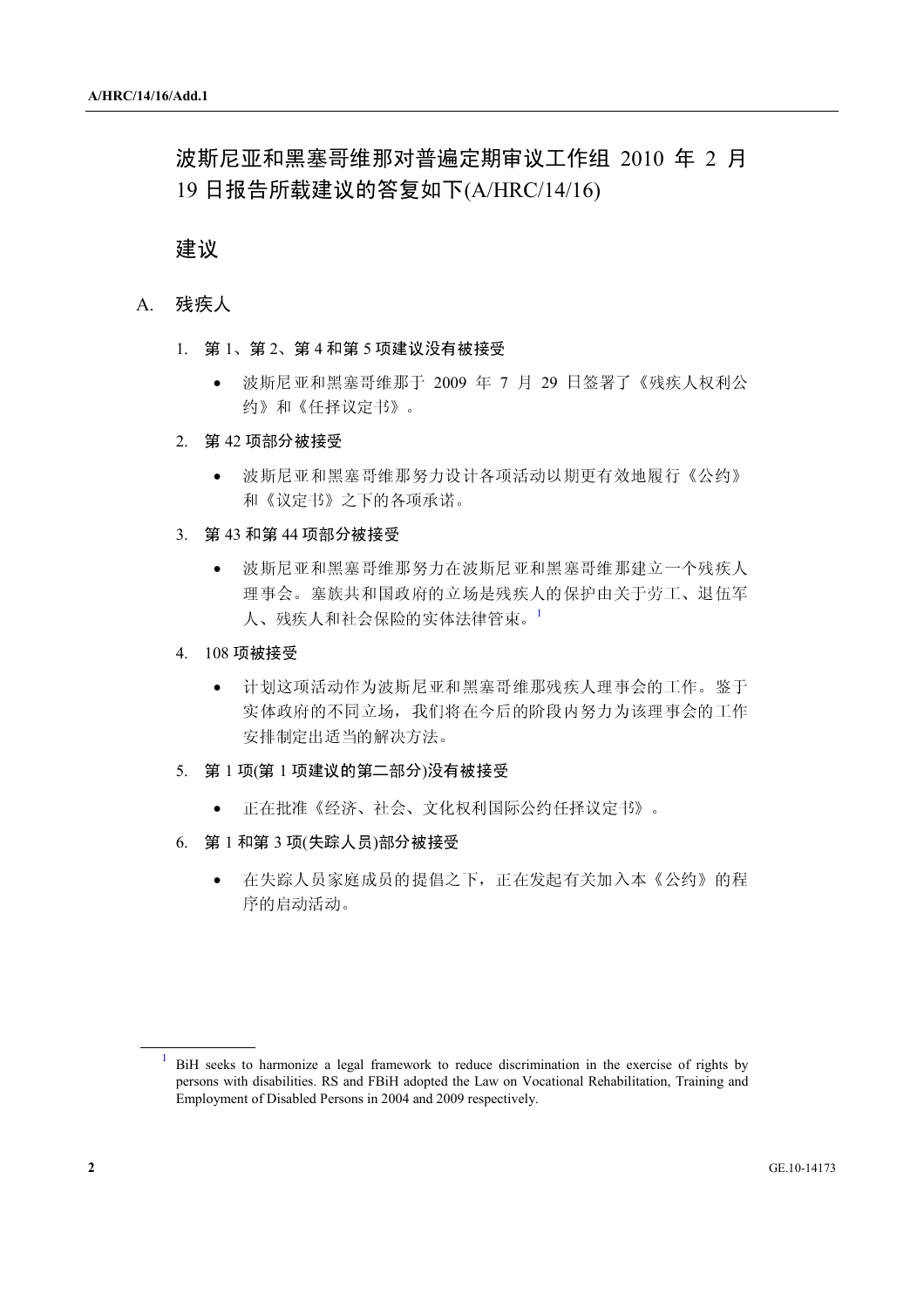### B. 儿童权利

#### 7. <sup>第</sup> <sup>14</sup>、22、46、69、70、<sup>109</sup> 项建议被接受

- 由于有关利益攸关者持有不同的看法,因此在四年期任期结束之后, 还没有委任全国儿童理事会的新成员。塞族共和国政府的立场是,儿 童权利的保护完全受宪法的制约。若干年来,儿童理事会一直在塞族 共和国开展工作。
- 波斯尼亚和黑塞哥维那教育主管当局不断地开展旨在改进发展多民族 学校学习的环境的各项活动。<sup>2</sup>
- 8. <sup>第</sup> <sup>6</sup>、23、38、39、41、<sup>58</sup> 没有被接受
	- 波斯尼亚和黑塞哥维那持续不断地开展各项活动,以制止买卖儿童、 儿童卖淫和儿童色情。
	- 刑事立法包括有关此类形式虐待儿童的惩罚规定。在波斯尼亚实施的 立法条例持续保持一致。

<sup>2</sup> For two years now the Conference of Ministers of Education in BiH has been monitoring and taking steps to remove any form of discrimination and segregation in the education process in BiH. The conference is a permanent and the highest advisory body for the coordination of education sector in BiH.

Efforts to reduce discrimination and segregation in the education process are made and necessary measures are taken to eliminate identified shortcomings in order to meet CoE post-accession requirements and achieve priorities defined in the document "European Partnership for BiH". The problem of ethnic segregation in schools "two schools under one roof" is not present in the territory of RS.

Due to a lack of funds for mine clearance BiH extended the deadline to 2019 and BiH is a beneficiary of the International Trust Fund from Ljubljana (ITF), UNDP and NPA.

Since 2007 BiH has had anti-mine mini-campaigns in elementary and secondary schools in collaboration with the Centre for Mine Action in BiH, UNICEF and Red Cross, as well as other governmental and nongovernmental organizations that are accredited for the implementation of these activities. For further development of these campaigns, additional funding is needed.

Fragmentation of the education system is a direct consequence of the constitutional structure of BiH. The Department of Education of the Ministry of Civil Affairs is responsible for coordination and harmonization of educational systems at the level of BiH, including all elements listed in the recommendation in which BiH tries to find constructive solutions to ensure effective measures to prevent segregation and enhance the level of tolerance and respect for diversity.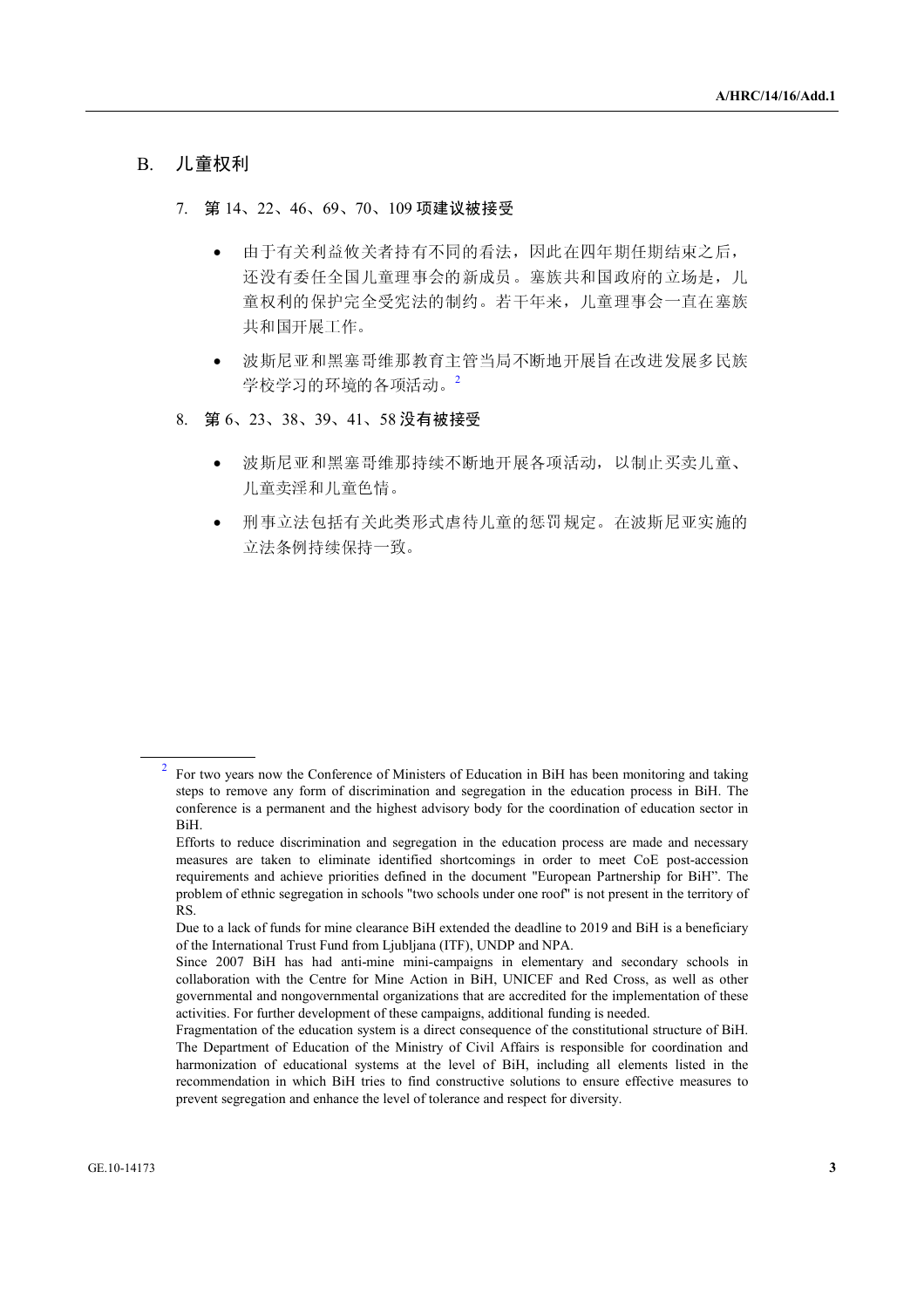- 波斯尼亚和黑塞哥维那努力逐步实施儿童权利委员会的各项建议。持 续不断地开展了下列活动: 在波斯尼亚和黑塞哥维那协调法律、为更 好地实施其他儿童权利国际文献和实施改进儿童地位项目进行筹资。<sup>3</sup>
- 9. <sup>第</sup> <sup>24</sup>、40、<sup>47</sup> 部分被接受
	- 近年来,波斯尼亚和黑塞哥维那一直面临着儿童乞讨的问题。正在实施 向这些儿童提供住宿和食品以及满足其保健与教育需求的战略项目。
	- 各实体为儿童开设了日托中心和住宿地点,这是社会福利体系的一个 组成部分,各实体和布尔奇科地区为在波斯尼亚和黑塞哥维那防止儿 童的社会排斥实施了一个联合项目。<sup>4</sup>

### C. 歧视、种族歧视和人权机构

- 10. <sup>第</sup> <sup>8</sup>、17、45、<sup>107</sup> 项建议被接受
	- 部长会议已经通过了一项《禁止所有法西斯主义和新法西斯主义组织 及使用其符号的法律》。对该条法律的内容有着不同的看法,波斯尼 亚和黑塞哥维那议会将对其最后案文达成一致意见。<sup>5</sup>

<sup>3</sup> In order to improve the status of women in BiH, appropriate legislation has been adopted within the activities planned in strategies and action plans, such as the BiH Gender Action Plan and strategies to prevent and combat domestic violence, and a report on Action Plan for Children for the period 2002- 2010 is being prepared, while the Action Plan for the children of Bosnia and Herzegovina for the period 2011-2014; the Strategy to Combat Violence Against Children for the period 2011 to 2014 and Strategy Against Juvenile Delinquency for the period 2011-2014 are being developed.

BiH continuously implements the valid strategies that are related to the protection of children: the Strategy to Combat Violence against Children, 2007-2010, the Action Plan for Children of BiH for the period 2002-2010 and the Strategy Against Juvenile Delinquency 2006-2010.

In recent years the efforts of BiH have focused on strengthening the capacity of BiH governments, communities and activists to address issues of social exclusion and its effects on children, the youth and women.

BiH authorities at all levels implement programs of institutional capacity building to establish minimum national standards regarding the rights and welfare of children, as well as mechanisms for quality assurance, monitoring and reporting according to these standards.

In BiH, there is a system of reporting of violence against children, which is regulated by relevant laws and continuously improved in practice. 4

BiH fights against poverty and it is currently working on a state-level strategic document entitled "Strategy for Social Inclusion of BiH for the period 2010-2014" which includes a large part of its objectives and measures related to social protection of children, i.e. families with children.

BiH has developed a common core curriculum for all subjects in primary and general secondary education. Signing the Agreement on a Common Core all the ministers of education in BiH committed that in all schools in BiH classes will be taught on the basis of the common core. By using the common core all students will surely study at least 80 percent of the same content in each course.

The Ministry for Human Rights coordinates the process of establishing national preventive mechanisms against torture and is working on collecting data about the needs to serve as the basis for identifying the required resources. Preliminary results are expected in late May 2010.

Since BiH adopted the Law on the Prohibition of Discrimination, activities for its implementation have continued on a permanent basis, such as the creation of a unified methodology for monitoring cases of discrimination. BiH is committed to continue the reforms initiated in the field of human rights.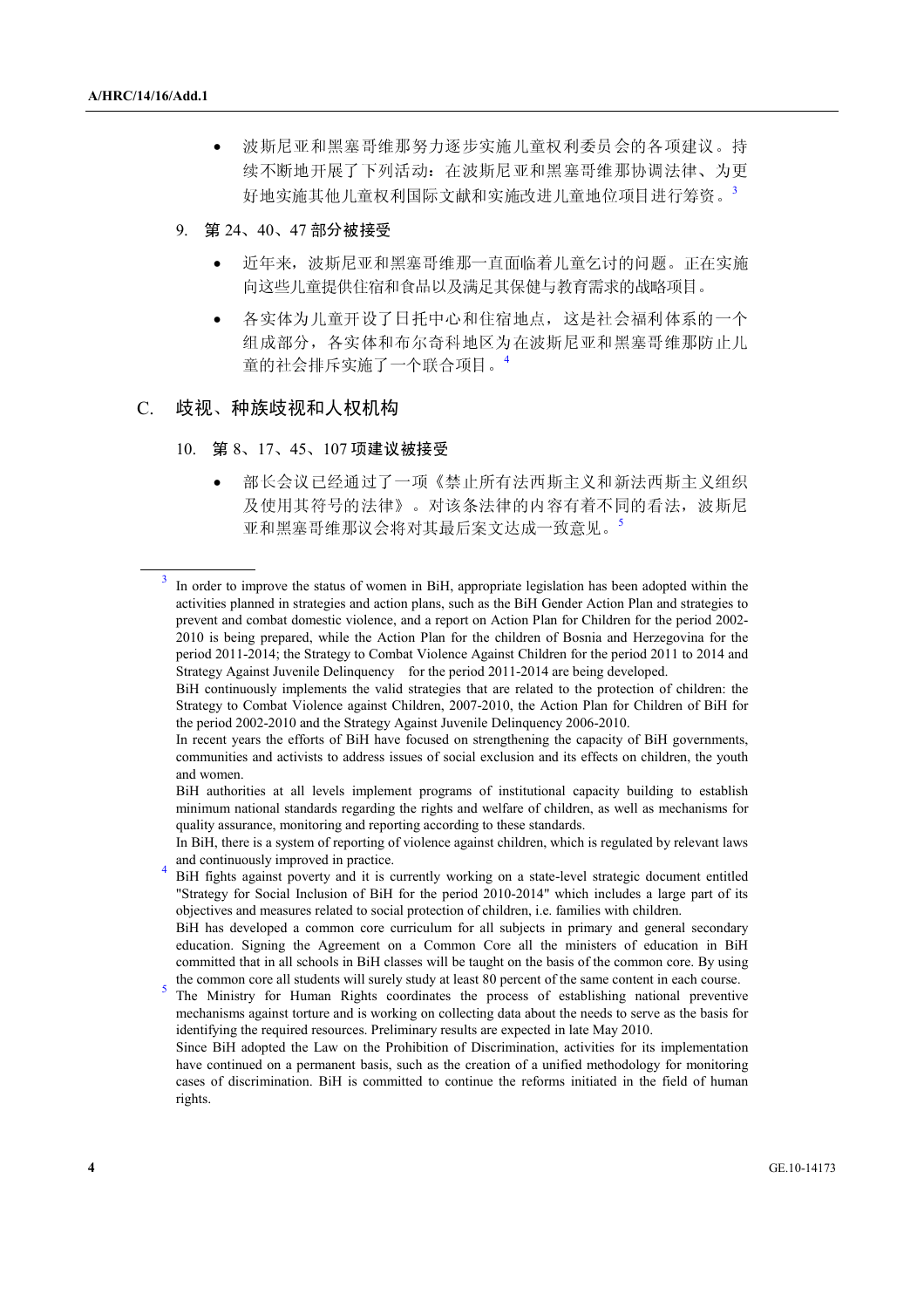- 11. 18、21、30、31、<sup>32</sup> 部分被接受
	- 除了监察员机构之外,波斯尼亚和黑塞哥维那已经设立了若干消除歧 视的机构。
	- 宗教间理事会和人权与难民部合作继续保持宗教间的对话。
	- 波斯尼亚和黑塞哥维那在教育领域内的立法是建立在主要的国际人权 宣言和公约之上的。波斯尼亚和黑塞哥维那努力确保为小学和一般中 等学校的课程制定和连贯地实施共同核心课程,并且采用其他联合教 学和课程内容和活动,并且确保从课程和课本、学校和教室消除所有 可能的冒犯性内容,这些是在教育体系内为促进不同种族群体之间的 信任和容忍而实施的措施。<sup>6</sup>
- 12. 110 项没有被接受
	- 在波斯尼亚和黑塞哥维那的所有小学、中等学校和高等教育机构的课 程和教育标准内都有人权教育。
- 13. <sup>第</sup> <sup>9</sup>、10、11、<sup>12</sup> <sup>和</sup> <sup>13</sup> 项部分被接受
	- 检察官机构确保具有独立的预算,足以使它开展正常的运作和执行任 务。检察官机构已经被合并。
- D. 特别程序
	- 14. 25、26、27、28、<sup>29</sup> 没有被接受
		- 波斯尼亚和黑塞哥维那高兴地接受任何提议的特别程序任务负责人的 访问, 期盼着适时的通知。
- E. 性别平等和性取向
	- 15. <sup>第</sup> <sup>7</sup>、34、48、49、50、37、55、56、57、59、103、<sup>106</sup> 被部分接受
		- 性骚扰定义已作为特别法条款纳入波斯尼亚和黑塞哥维那关于性别平 等的法律之内。正在考虑改进波斯尼亚和黑塞哥维那、实体和布尔奇 科地区有效刑法条款的建议。

<sup>6</sup> Constitutional amending is in progress and a comprehensive law on the prohibition of discrimination was passed in 2009.

Measures to reduce the number of persons without citizenship and to subsequently register members of the Roma minority in birth registers are constantly taken by authorities of BiH.

BiH has passed the legislation that prohibits discrimination based on race, sex, disability or social status.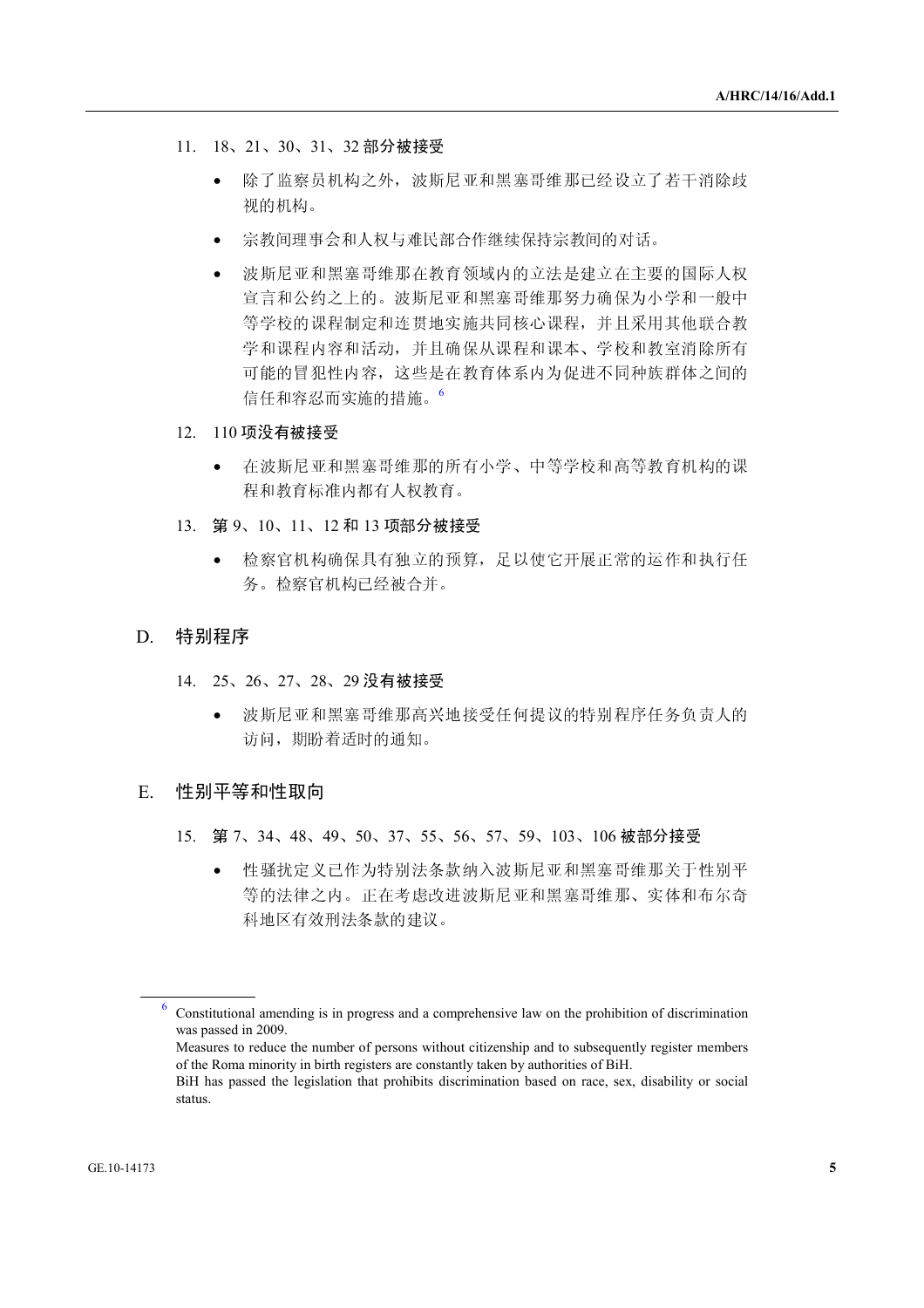7

- 波斯尼亚和黑塞哥维那在有效的法律内确保针对基于性歧视和性特征 的歧视的保护。
- 在 2010 年大选运动期间,波斯尼亚和黑塞哥维那性别平等机构与议会 委员会合作计划执行一项全面的运动,以加强和确认妇女可以平等地 得到立法和执法部门的最高职位。
- 波斯尼亚和黑塞哥维那通过了 2009-2011 年防止和打击家庭暴力战略。 实体性别中心的各项活动,如建立一个独特的统计数据库、各种程 序、支持家庭暴力受害者和进行广泛的媒体宣传,在波斯尼亚和黑塞 哥维那一级协调地开展。<sup>7</sup>
- 16. 35、36、<sup>51</sup> 没有被接受
	- 为了满足妇女的需求,提供妊娠期间、分娩时和分娩后的初级、二级 和三级保健层次的妇科服务和其他保健服务。
	- 波斯尼亚和黑塞哥维那通过了一项 2006-2011 年波斯尼亚和黑塞哥维那 男女平等行动计划以及实施该行动计划的方案。这个行动计划和方案 之下的捐助筹资已由瑞典国际开发合作署、奥地利、瑞士、大英帝国 提供,并且从波斯尼亚和黑塞哥维那以及各实体的预算内提供资金。
	- 波斯尼亚和黑塞哥维那已经通过了适当的立法禁止对任何人基于其性 取向或性别的任何歧视。

The Laws on the Protection against Domestic Violence have been passed at the level of Entities and entity Gender Centres regularly monitor and report on the implementation of the Laws. The methodologies of collecting data on the basis of police reports and reports of centres for social work are different, so defining a methodology for uniform monitoring of domestic violence at the level of BiH is in progress.

In the territory of BiH there are nine safe houses established, which are owned by non-governmental organizations. The State has given the necessary support for opening shelters and a portion of the funds. Funds are lacking for more efficient operation of safe houses.

The Agency for Gender Equality of BiH, in cooperation with the entity Gender Centres, has started the process of implementing the Gender Action Plan of BH, having designed the five-year program for its implementation (FIGAP Program). Agreement on joint funding with SIDA, DFID, ADA was signed last year.

In recent years the Agency for Gender Equality of BiH and entity Gender Centres have made great efforts to harmonize the legislation with the Law on Gender Equality in BiH in the field of financing of political parties, civil service, media and communications. The harmonization of laws at the entity level is also significant, where there has been a harmonization of labour laws, education, social welfare, and also entity laws on the protection against domestic violence have been amended.

The development of the Strategy on Sexual and Reproductive Health is in progress. With the help of UNFPA, activities have been initiated to raise awareness of the youth about the importance of reproductive health, which are conducted through the Youth Friendly Centre.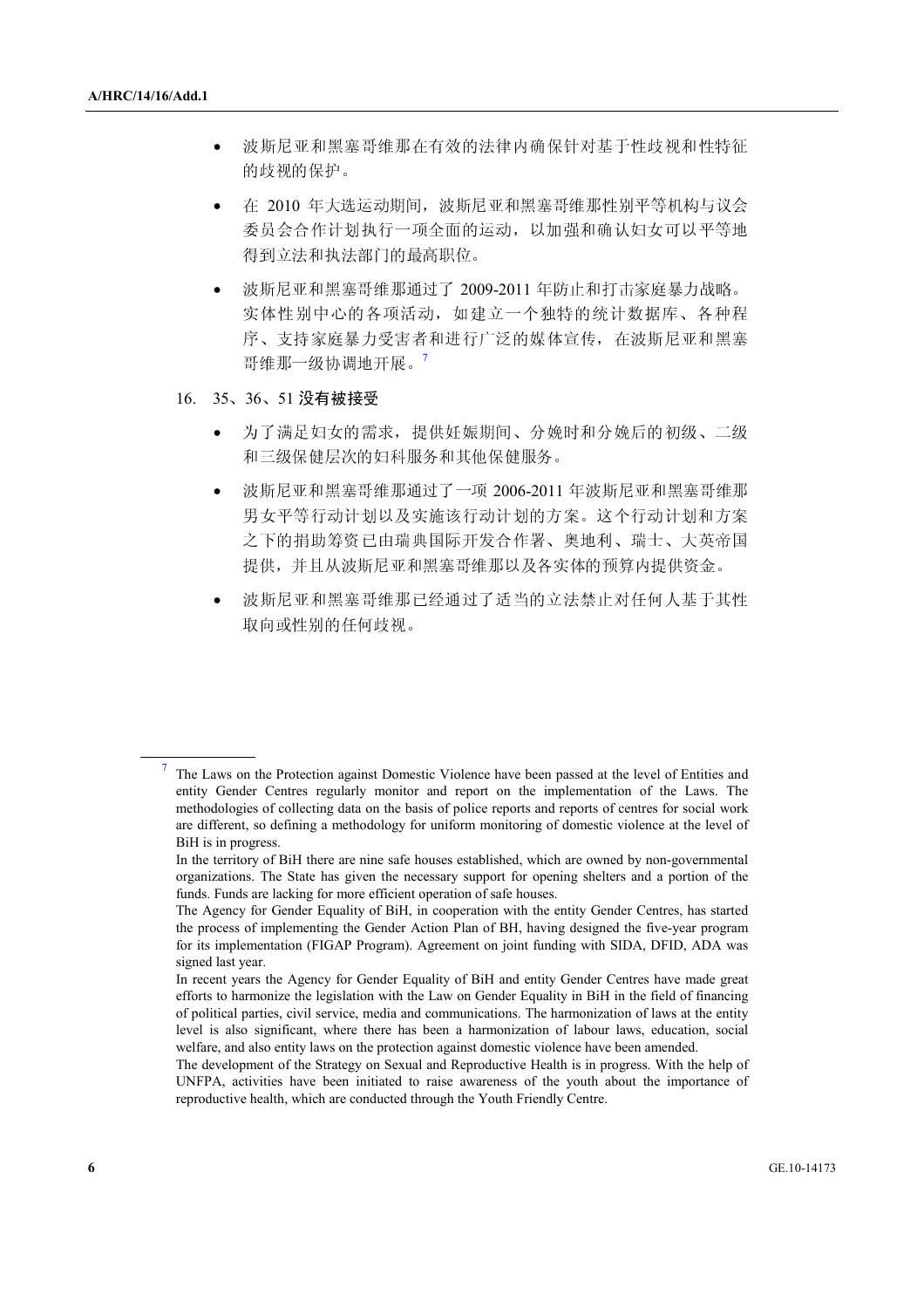### F. 废除死刑

- 17. <sup>第</sup> <sup>52</sup>、<sup>53</sup> <sup>和</sup> <sup>54</sup> 被接受
	- 2009 年 3 月, 塞族共和国全国大会通过了对塞族共和国宪法的修正 案。除其他事项外,该修正案规定取消死刑。该修正案已经提交塞族 共和国人民代表议会予以通过。

#### G. 贩运人口问题

- 18. <sup>第</sup> <sup>60</sup>、61、62、63、64、<sup>65</sup> <sup>和</sup> <sup>66</sup> 没有被接受
	- 波斯尼亚和黑塞哥维那有效地实施了 2009-2012 阶段第三个打击人口贩 运和非法移民的全国行动计划。波斯尼亚和黑塞哥维那的方案是一个 长期的方案。该方案从 2002 年的初步方案发展成为一个持久的方案。
- 19. <sup>第</sup> <sup>71</sup> 项部分被接受
	- 波斯尼亚和黑塞哥维那致力于修订和协调其法律,最近它修订了波斯 尼亚和黑塞哥维那的刑法,即有关人口贩运的条款,因此这些条款与 国际贩运定义相符。波斯尼亚和黑塞哥维那继续组织在家庭暴力中执 行任务的警察的培训。
- H. 司法与腐败
	- 20. <sup>第</sup> <sup>19</sup>、74、76、<sup>81</sup> <sup>和</sup> <sup>79</sup> 没有被接受
		- 实体司法和起诉培训中心以及布尔奇科地区的司法委员会具有这个能 力,并且定期组织有关实施国际标准的培训/研讨会。
		- 已经核准扩大内部结构――司法职位的数量增加了,预期起诉职位的数 量也会增加,以期为更有效地执行司法程序建设司法体系的能力。与 此同时,开展各项活动减少案件的堆积,改进法院行政和检察官办公 室。<sup>8</sup>

<sup>8</sup> BiH Constitution and laws ensure the principle of the use of language and alphabet, guarantee to parties to and other participants in the proceedings who do not know the language of the proceedings to follow the proceedings through an interpreter (translator) and this rule is rarely violated in practice. Judges and prosecutors in BiH are appointed by and subject to disciplinary proceedings before an independent authority (BiH HJPC).

However, the funding system of justice is still problematic, given the courts / prosecution are financed from the budget at different levels of government, which generally affects efficiency of the judiciary. All citizens including religious minorities enjoy the same form of protection by the administrative and judicial systems.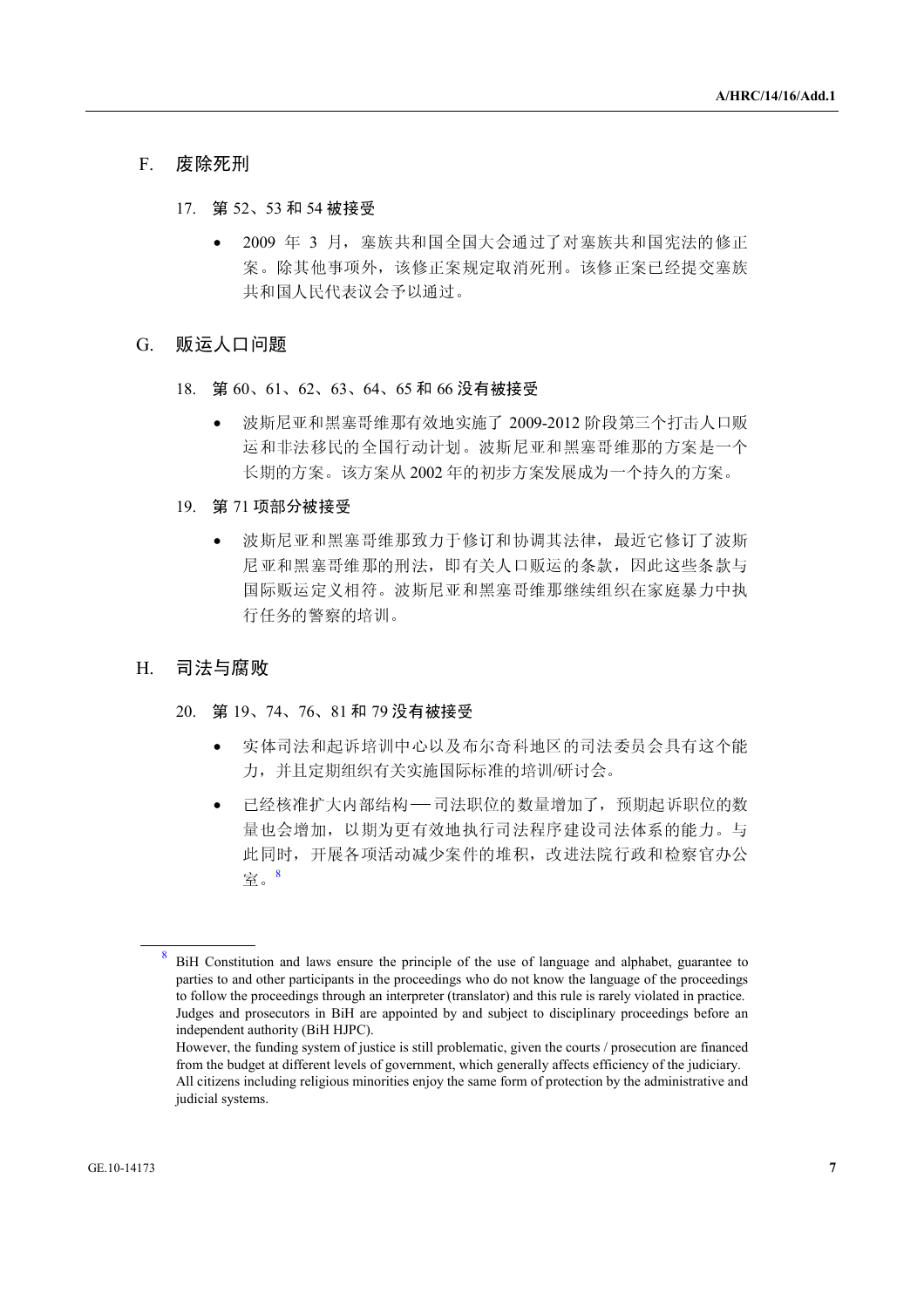#### 21. <sup>第</sup> <sup>20</sup>、77、82、83、<sup>84</sup> 被部分接受

- 至今,已经对该领域的形势和需求进行了评估。2010年,和开发署 "支持波斯尼亚和黑塞哥维那战争罪行起诉"项目合作,已经计划在 两个法庭内实施支持见证人/受害人的两个尝试性项目。在情报保护机 构内,波黑司法和检察理事会计划至少在波斯尼亚和黑塞哥维那的 10 个法庭内为保护战争罪行案件内的见证人提供有形条件和视听设备。
- 关于保护威胁之下的见证人和脆弱见证人的法律以及见证人保护方案 的法律制约见证人的保护。在波斯尼亚和黑塞哥维那法庭刑事诉讼程 序中对见证人提供保护,但这类保护目前只停留在国家一级。
- 由 2009 年建立的监督机构监督战争罪行起诉战略的执行情况。该监督 机构定期举行会议。已经建立了执行战略措施的机构的定期汇报的制 度。已经确认了犯下战争罪的案例数量和人数,并且确定了这些案例 的结构。
- 正在制定过渡时期司法战略。9

### I. 战争期间的强奸受害者,人道主义法

- 22. <sup>第</sup> <sup>75</sup>、<sup>78</sup> 被接受
	- 若干年来,波斯尼亚和黑塞哥维那人权部开展了具有针对性的培训课 程,与此同时公务员机构和司法与起诉培训中心与各大学和经济界进 行合作举办了广泛的培训课程。在波斯尼亚和黑塞哥维那的人权战略 中将进一步详细制定这一活动。
	- 在波斯尼亚和黑塞哥维那一级没有培训狱警的标准化能力。培训课程 是由尚没有足够能力的实体司法部组办的。

<sup>9</sup> BiH has noted the problem of lack of support to and protection of witnesses, especially victim witnesses in war crimes cases in the courts and prosecutors' offices across the country. BiH has designed a network of support to witnesses throughout BiH and the Ministry of Justice is

involved in implementing these activities.

The 2008 – 2012 Justice Reform Strategy for BiH and Action Plan for the implementation of the Strategy include a plan to adopt medium-term plans for training for judges and prosecutors, but also that it is necessary to upgrade and improve them. To ensure high standards in law enforcement, the Entity Judicial and Prosecutorial Training Centres, in cooperation with the High Judicial and Prosecutorial Council of BiH, develop curricula for on-going training of judges and prosecutors.

Coordination (December 2009) and the Anti-Corruption Strategy (2009-2014) and the Agency, which reports to the Parliamentary Assembly of BiH, is being established.

Since April 2007 the RS has been implementing its own anti-corruption project and, within the Anti-Corruption Strategy, which was adopted by the RS Government, the Action Plan for implementation of the Strategy and the "Methodology for the construction of the integrity of the RS institutions in combating corruption" project, which opened a special telephone number to report cases of corruption and lodge complaints against the police and employees of the RS Ministry of the Interior, are being implemented.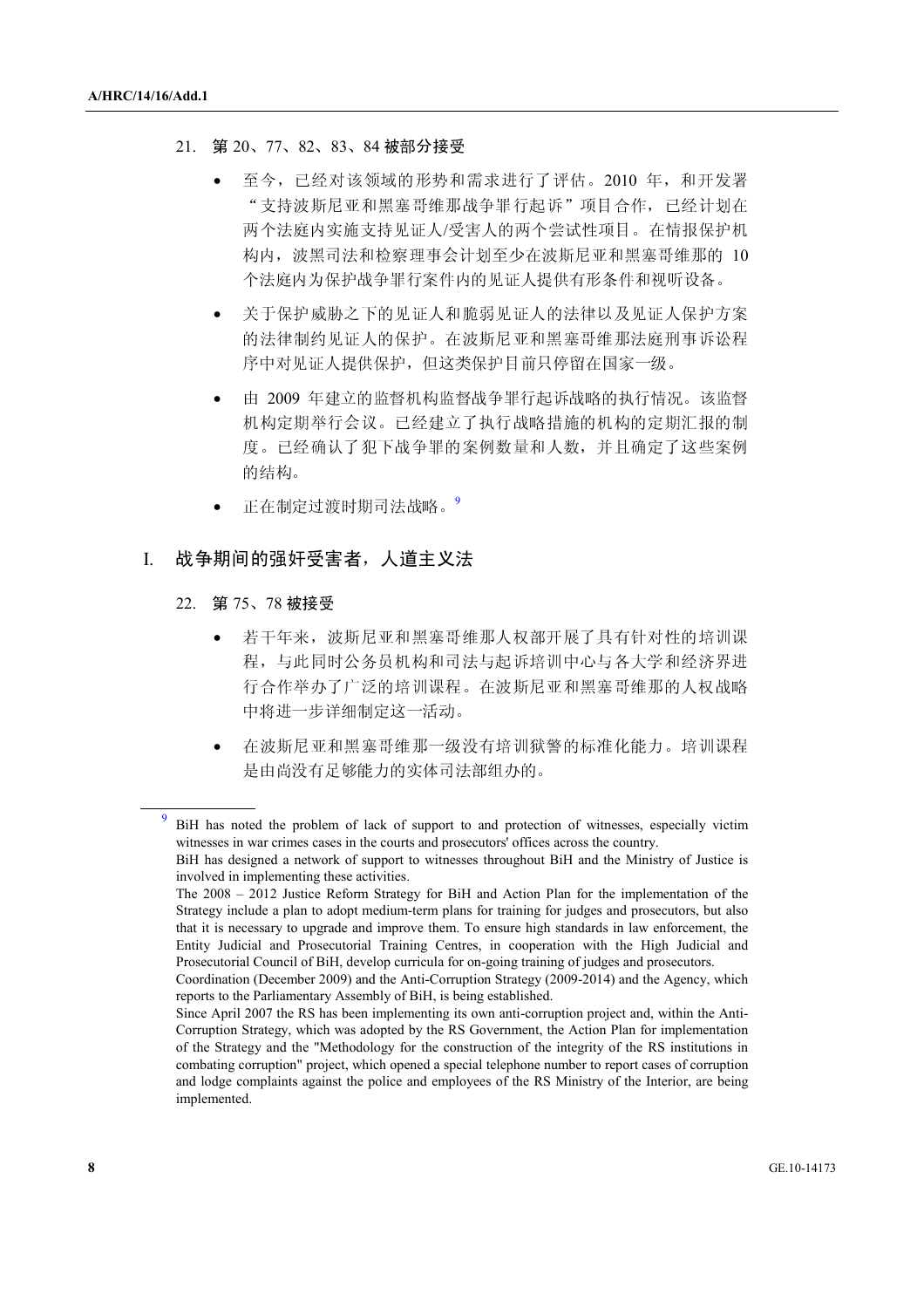- 波斯尼亚和黑塞哥维那已经通过了有关反腐败预防机构的法律,但没 有更新监狱的资金。
- 23. <sup>第</sup> <sup>67</sup>、68、<sup>72</sup> 被接受
	- 在制定在波斯尼亚和黑塞哥维那实施安理会第 1325 号决议的行动计划 中已经纳入了援助战争妇女平民受害者的问题。"加强在战争中是受 害者的妇女与女孩的支持和帮助网络"的第 6 条规定实施各项能够更 好地帮助和更有效地支持战争妇女平民受害者的活动。为实现第 6 条 的目标,已经和政府、非政府和国际机构与组织进行合作制定了各种 方案。
	- 只有波斯尼亚和黑塞哥维那的法庭设立了一个支持提供证据前、期间 和之后的受害者与见证人股,其中包括支持在波斯尼亚和黑塞哥维那 战争期间受到性骚扰的妇女受害者,预计还将在区/州法院和检察官办 公室的诉讼程序中建立一个支持网络。
- 24. <sup>第</sup> <sup>73</sup> 项部分被接受
	- 若干年来,实体和布尔奇科地区正在进行身心健康改革,只为了通过 公共保健体系向所有公民提供充分的心理援助。在这方面,他们在社 区建立了身心健康中心,并在社区设立了身体康复中心。在没有这些 服务的地方,将由保健中心和医院提供此类服务。
- J. 言论自由
	- 25. 15、<sup>16</sup> 被接受
		- 制约通信管理局的有效立法是根据欧洲最佳做法制定的。近几年来, 该局大大地帮助减少了电子媒体内的仇恨言论和散布宗教与种族不容 忍思想的案件数量。
		- 尚未委任通信管理局的主任。
	- 26. <sup>第</sup> <sup>33</sup>、<sup>85</sup> 项没有被接受
		- 在确定是否可能违反有关广播内容的规则和条例方面,包括是否违反 所有广播人员必须遵守的电视广播方案内明确载明的有关仇恨言论的条款方面,该局遵循通讯法律所界定的权限以及该局的规则和条例行事。<br>事。<br>事。<br>该局根据其职责实施有效的条例和规则,确保电子媒体中的所有类型<br>的言论自由。确保所有宗教社区平等获得所有媒体。 事。
		- 条款方面,该局遵循通讯法律所界定的权限以及该局的规则和条例行事。<br>事。<br>该局根据其职责实施有效的条例和规则,确保电子媒体中的所有类型<br>的言论自由。确保所有宗教社区平等获得所有媒体。 • 该局根据其职责实施有效的条例和规则,确保电子媒体中的所有类型的言论自由。确保所有宗教社区平等获得所有媒体。<br>的言论自由。确保所有宗教社区平等获得所有媒体。<br>-的言论自由。确保所有宗教社区平等获得所有媒体。<br><br><br><br>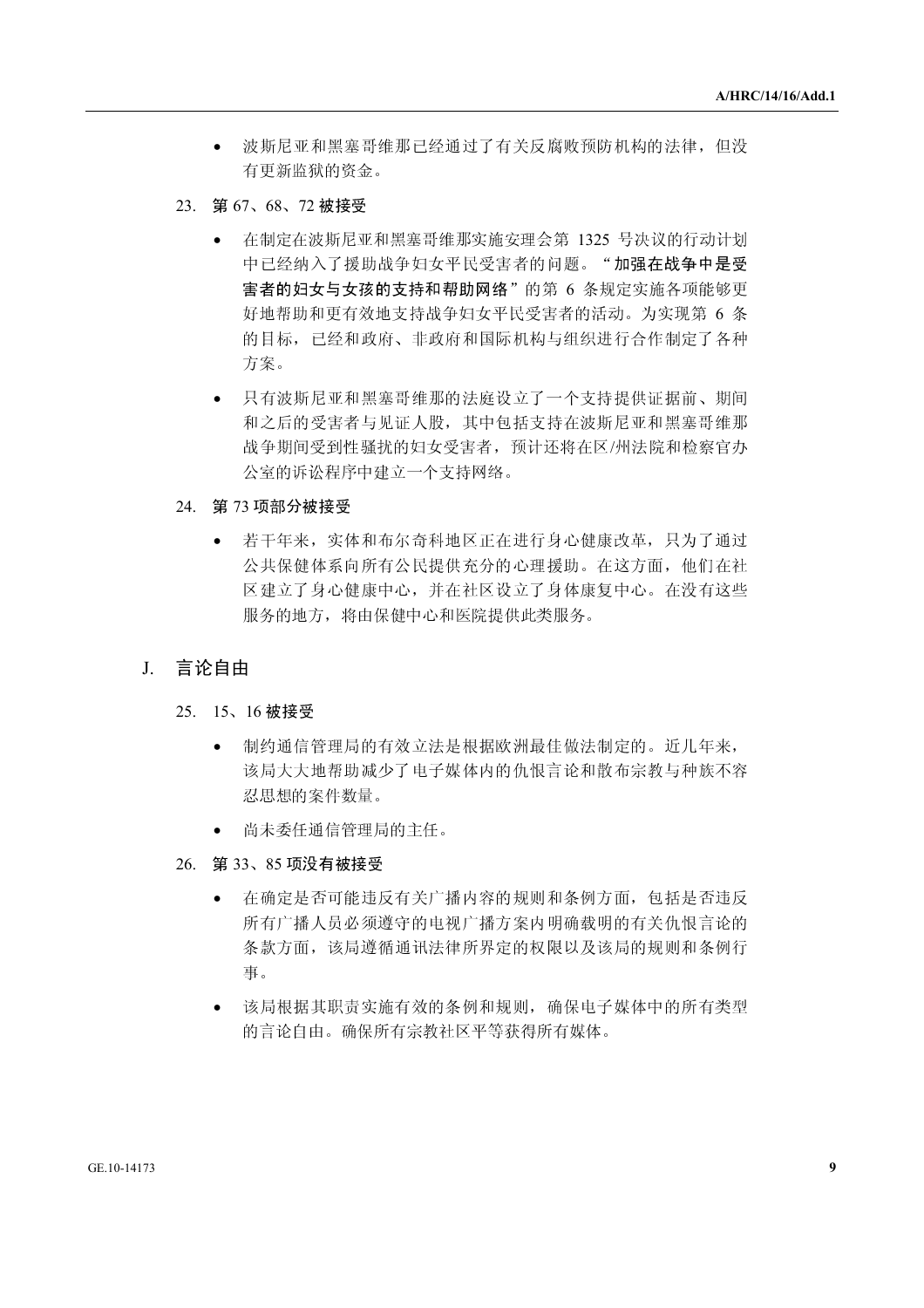- 27. <sup>第</sup> <sup>86</sup>、<sup>87</sup> 部分被接受
	- 将继续开展这些活动。
	- 言论自由是波斯尼亚和黑塞哥维那发展民主的最为重要的特征。这一特征通过记者联谊会和民众社会的其他组织的工作予以促进。今后还将继续开展这些活动。<br><br>- 波斯尼亚和黑塞哥维那当局和有关机构倡导言论自由权利,这意味着<br>媒体和新闻记者可以开展研究和出版资料和向公众宣传。该机构常规<br>做法是公开谴责任何在新闻记者开展其职业活动时对其施加压力和威<br>胁的企图。 特征通过记者联谊会和民众社会的其他组织的工作予以促进。今后还将继续开展这些活动。<br>将继续开展这些活动。<br>波斯尼亚和黑塞哥维那当局和有关机构倡导言论自由权利,这意味着<br>媒体和新闻记者可以开展研究和出版资料和向公众宣传。该机构常规<br>做法是公开谴责任何在新闻记者开展其职业活动时对其施加压力和威<br>胁的企图。 • 波斯尼亚和黑塞哥维那当局和有关机构倡导言论自由权利,这意味着<br>媒体和新闻记者可以开展研究和出版资料和向公众宣传。该机构常规<br>做法是公开谴责任何在新闻记者开展其职业活动时对其施加压力和威<br>胁的企图。<br><br>**权捍卫者的攻击和媒体** 媒体和新闻记者可以开展研究和出版资料和向公众宣传。该机构常规<br>做法是公开谴责任何在新闻记者开展其职业活动时对其施加压力和威<br>胁的企图。<br><br><br>**「现在阶段」**等达共和国警方沿在只费区包括人也担卫老汝也是古的 做法是公开谴责任何在新闻记者开展其职业活动时对其施加压力和威<br>胁的企图。<br><br><br><br><br>在报告阶段,塞族共和国警方没有记载任何对人权捍卫者施加暴力的<br><br><br><br><br><br><br><br><br><br><br><br><br><br><br><br><br><br><br>

### K. 对人权捍卫者的攻击和媒体

#### 28. <sup>第</sup> <sup>8</sup> 项没有被接受

- 胁的企图。 • 在报告阶段,塞族共和国警方没有记载任何对人权捍卫者施加暴力的案例。我们认为向塞族共和国政府提出这一建议是错误的。在至今记载的涉及对新闻记者的侵权行为案例中,塞族共和国已经采取了所有可预计的步骤。<br>可预计的步骤。<br>第89、90、91、92、93、94、95、96、97部**分被接受**<br>● 公众和各种机构谴责对人权捍卫者的攻击并且普遍支持保障言论自由。这些数据是由新闻记者协会透明地和公开地收集的,并且所有案
- 29. <sup>第</sup> <sup>89</sup>、90、91、92、93、94、95、96、<sup>97</sup> 部分被接受
- 案例。我们认为向塞族共和国政府提出这一建议是错误的。在至今记<br>载的涉及对新闻记者的侵权行为案例中,塞族共和国已经采取了所有<br>可预计的步骤。<br>9、90、91、92、93、94、95、96、97部**分被接受**<br>公众和各种机构谴责对人权捍卫者的攻击并且普遍支持保障言论自<br>由。这些数据是由新闻记者协会透明地和公开地收集的,并且所有案<br>倒,特别是有关警方和司法当局在确认暴力、威胁和恐吓案例的调查 载的涉及对新闻记者的侵权行为案例中,塞族共和国已经采取了所有可预计的步骤。<br>可预计的步骤。<br>9、90、91、92、93、94、95、96、97部分被接受<br>公众和各种机构谴责对人权捍卫者的攻击并且普遍支持保障言论自<br>由。这些数据是由新闻记者协会透明地和公开地收集的,并且所有案<br>例,特别是有关警方和司法当局在确认暴力、威胁和恐吓案例的调查<br>中的反应均不断地受到监督,这一事实本身就是很好的证明。 可预计的步骤。<br>9、90、91、92、<br>公众和各种机<sup>林</sup><br>台。这些数据是<br>间,特别是有关<br>例,特别是有关 • 公众和各种机构谴责对人权捍卫者的攻击并且普遍支持保障言论自由。这些数据是由新闻记者协会透明地和公开地收集的,并且所有案例,特别是有关警方和司法当局在确认暴力、威胁和恐吓案例的调查中的反应均不断地受到监督,这一事实本身就是很好的证明。<br>中的反应均不断地受到监督,这一事实本身就是很好的证明。<br>和**选举法**<br>88、99和100、101、102 被接受 由。这些数据是由新闻记者协会透明地和公开地收集的,并且所有案例,特别是有关警方和司法当局在确认暴力、威胁和恐吓案例的调查<br>中的反应均不断地受到监督,这一事实本身就是很好的证明。<br><br><br>**全法**<br>199 和 100、101、102 被接受 例,特别是有关警方和司法当局在确认暴力、威胁和恐吓案例的调查<br>中的反应均不断地受到监督,这一事实本身就是很好的证明。<br><br><br>终波斯尼亚和黑塞哥维那宪法与欧洲人权公约协调一致是波斯尼亚和<br>将波斯尼亚和黑塞哥维那宪法与欧洲人权公约协调一致是波斯尼亚和

### L. 宪法和选举法

### 30. 98、<sup>99</sup> <sup>和</sup> <sup>100</sup>、101、<sup>102</sup> 被接受

中的反应均不断地受到监督,这一事实本身就是很好的证明。<br><br><br><br>**这举法**<br>将波斯尼亚和黑塞哥维那宪法与欧洲人权公约协调一致是波,<br>黑塞哥维那不可推卸的义务,这项任务的完成在很大程度上, • 将波斯尼亚和黑塞哥维那宪法与欧洲人权公约协调一致是波斯尼亚和 黑塞哥维那不可推卸的义务,这项任务的完成在很大程度上取决于今 年晚些时候大选之后将继续的政治观点的一致。<br><br><br><br>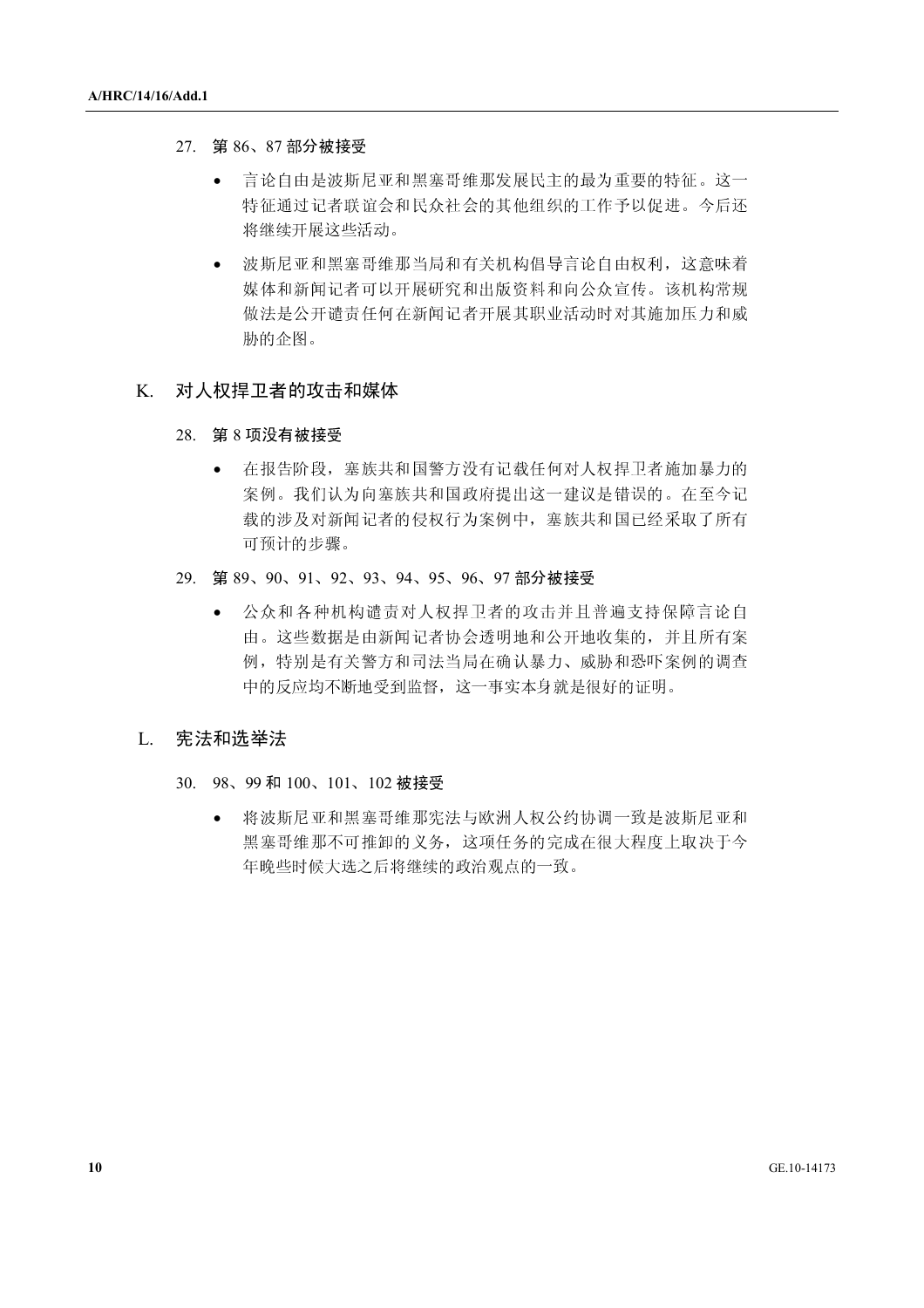### M. 少数民族的权利

- 31. <sup>第</sup> <sup>111</sup> <sup>和</sup> <sup>115</sup> 项没有被接受
	- 在通过了住房、就业、保健和教育领域内解决罗姆人的《行动计划》,将其纳入"罗姆人十年",并从国家预算拨出一定的资金之后,波斯尼亚和黑塞哥维那启动了有地方社区参与的防止对罗姆人歧视的必要行动。<sup>10</sup><br>想的必要行动。<sup>10</sup><br>112 **项被接受**<br>• 已有一项计划在波斯尼亚和黑塞哥维那的部长理事会内加强罗姆人理事会的能力,并在波斯尼亚和黑塞哥维那的部长理事会内加强罗姆人行动 视的必要行动。<sup>10</sup>
- 32. 112 项被接受
- 划》,将其纳入"罗姆人十年",并从国家预算拨出一定的资金之后,波斯尼亚和黑塞哥维那启动了有地方社区参与的防止对罗姆人歧视的必要行动。<sup>10</sup><br>视的必要行动。<sup>10</sup><br>项被接受<br>已有一项计划在波斯尼亚和黑塞哥维那的部长理事会内加强罗姆人理事会的能力,并在波斯尼亚和黑塞哥维那更为积极地参与罗姆人行动 后,波斯尼亚和黑塞哥维那启动了有地方社区参与的防止对罗姆人歧视的必要行动。<sup>10</sup><br>视的必要行动。<sup>10</sup><br><br><br>百有一项计划在波斯尼亚和黑塞哥维那的部长理事会内加强罗姆人理事会的能力,并在波斯尼亚和黑塞哥维那的部长理事会内加强罗姆人行动<br>计划的实施。<br>计划的实施。 计划的实施。
- 33. 113、114、<sup>116</sup> 部分被接受
- 已有一项计划在波斯尼亚和黑塞哥维那的部长理事会内加强罗姆人行动事会的能力,并在波斯尼亚和黑塞哥维那更为积极地参与罗姆人行动计划的实施。<br>计划的实施。<br>113、114、116部分被接受<br>• 通过一个体制和法律框架,波斯尼亚和黑塞哥维那允许所有少数民族,特别是罗姆人,在法律框架之内并且根据个别社区的能力发起和实施他们自己的举措,因而实际上,在实施有关保护少数人权利的法 事会的能力,并在波斯尼亚和黑塞哥维那更为积极地参与罗姆人行动<br>计划的实施。<br>114、116部分被接受<br>通过一个体制和法律框架,波斯尼亚和黑塞哥维那允许所有少数民<br>族,特别是罗姆人,在法律框架之内并且根据个别社区的能力发起和<br>实施他们自己的举措,因而实际上,在实施有关保护少数人权利的法<br>牢方面,并没有重大问题。" • 通过一个体制和法律框架,波斯尼亚和黑塞哥维那允许所有少数民族,特别是罗姆人,在法律框架之内并且根据个别社区的能力发起和实施他们自己的举措,因而实际上,在实施有关保护少数人权利的法律方面,并没有重大问题。<br><br>律方面,并没有重大问题。<br>**失所人员和难民**<br>大所人员和难民 族,特别是罗姆人,在法律框架之内并且根据个别社区的能力发起和<br>实施他们自己的举措,因而实际上,在实施有关保护少数人权利的法<br>律方面,并没有重大问题。<sup>11</sup><br>5人员和难民<br>118、119、120、121和122部分被接受 实施他们自己的举措,因而实际上,在实施有关保护少数人权利的法

### N. 流离失所人员和难民

- 34. 117、118、119、120、<sup>121</sup> <sup>和</sup> <sup>122</sup> 部分被接受
- 律方面,并没有重大问题。<sup>11</sup><br>F**人员和难民**<br>118、119、120、121 和 122<br>波斯尼亚和黑塞哥维那继续<br>作。正在通过实施《代顿协定 • 波斯尼亚和黑塞哥维那继续开展有关流离失所人员和难民的遣返工作。正在通过实施《代顿协定》附件七的修订战略。<br>作。正在通过实施《代顿协定》附件七的修订战略。<br> 作。正在通过实施《代顿协定》附件七的修订战略。<br><br><br><br>

<sup>10</sup> BiH has not conducted the census of Roma requiring any violation of their rights, including enforcement of national identification, but the program has been conducted as a social program.<br><sup>11</sup> In recent years BiH, in cooperation with UNHCR and UNICEF and the Centres for Social Work, has

continued eradication of the phenomenon of avoidance of registration of Roma children at birth. BiH has prepared an Action Plan on Educational Needs of Roma and other ethnic minorities with a view to voluntarily including Roma children into the regular education system in the Entities, while there is a notable increase in the number of Roma children in primary schools.